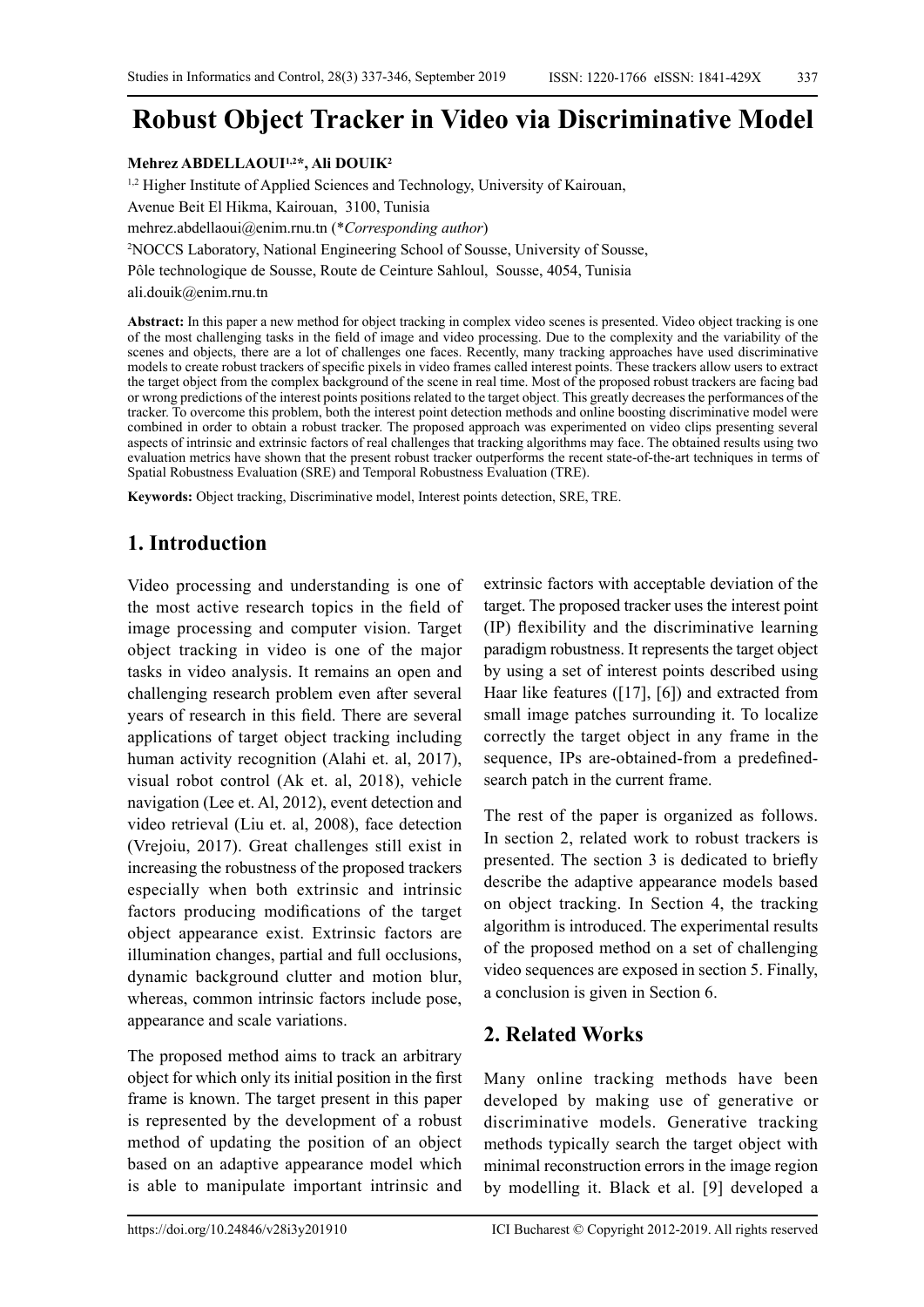method using an off-line subspace learning model to characterize the target object. The mean shift method realizes the object tracking in two steps [13]. The first one consists of using nonparametric distributions features for object description such as color distribution, whereas the second is the location object search using mean shift method. To be more robust, a Continuous Adaptive Mean Shift (CAMS) [10] can overcome the problem of color distribution changing by varying the size of the search window and updating the color distributions at each frame. The Frag tracker [1] uses histograms of local patches to model appearance of the object. It overcomes several difficulties, which is lost in traditional histogrambased algorithms, (e.g. mean shift). First, by robustly combining multiple patch votes, partially occluded objects or pose changes are handled. Second, the color spatial distribution of pixels which is lost in traditional histogram-based algorithms is considered due to the geometric relations between patches. The Incremental Visual Tracker IVT [25] adapts appearance variations using an incremental subspace model. It learns incrementally a low dimensional subspace representation, and efficiently adapts online the appearance changes in the target object. Kwon et al. [19] use sparse principal component analysis (SPCA) of a template feature set to construct multiple observation models. Each observation model represents a particular object's appearance. Most of the described methods use holistic representations for the description of the objects and therefore do not manipulate occlusions correctly. Also, their performances decrease when the background is cluttered.

Discriminative techniques formulate the tracking problem as a binary classification problem in order to separate the target object from the background. This separation was done by Grabner et al. [17] and Babenko et al. [6] using online learning. On the other hand, Avidan [5], Collins et Liu [12] and Grabner et al, [16] describe the target object using a set of features. To develop a robust tracking method, Avidan [5] combines a set of weak classifiers to obtain a strong one. In [12], Collins et al. separate the target object from the background by an online discriminative features learning. Grabner et al. [16] introduce an online

boosting algorithm to update discriminative features. Babenko et al. [6] consider examples within positive and negative bags by developing Multiple Instance Learning "MIL" into online object tracking.

As it is commonly known, an ideal tracking process depends on three elements: the first one is an appearance model, which can refine the tracking of objects by finding the most likelihood location of the appearance model. The second one is a motion model, that links the locations of the object over time, and the final one is a search strategy to get the most probable location in the actual frame.

# **3. Object Tracking Based on Adaptive Appearance Models**

Adaptive appearance modelling methods have been developed to effectively address actual challenges of object tracking. These approaches are based on the appearance models structure. They only model the target [25] or both the target and the background ([4], [21], [22], [28]). Better results were obtained using these methods that isolate the object from the background through a discriminative classifier.

These methods extract the neighbourhood around the tracker location for negatives samples and consider the current location as one positive sample to update the classifier. Bad prediction of object location can decrease progressively the model update performances and cause false detection. Further, sampling multiple examples from a small neighbourhood around the current tracker location as positive samples leads to confusion in the appearance model and deterioration in its discriminative strength.

To avoid confusion that causes problems for supervised classic learning approaches, Babenko et al [6] involve Multiple Instance Learning (MIL) [14] method for object tracking, analogous to Viola et al. [26] for object detection. In MIL, the form of training data is  $\{(x_1, y_1), \dots, (x_n, y_n)\}$  where a bag  ${X}_{i} = \{x_{i}, \dots, x_{m}\}\$  and  ${Y}_{i}$  is a binary bag vector. The bag vectors are set using the following measure (1).

$$
y_i = \max_j (y_{i,j})
$$
 (1)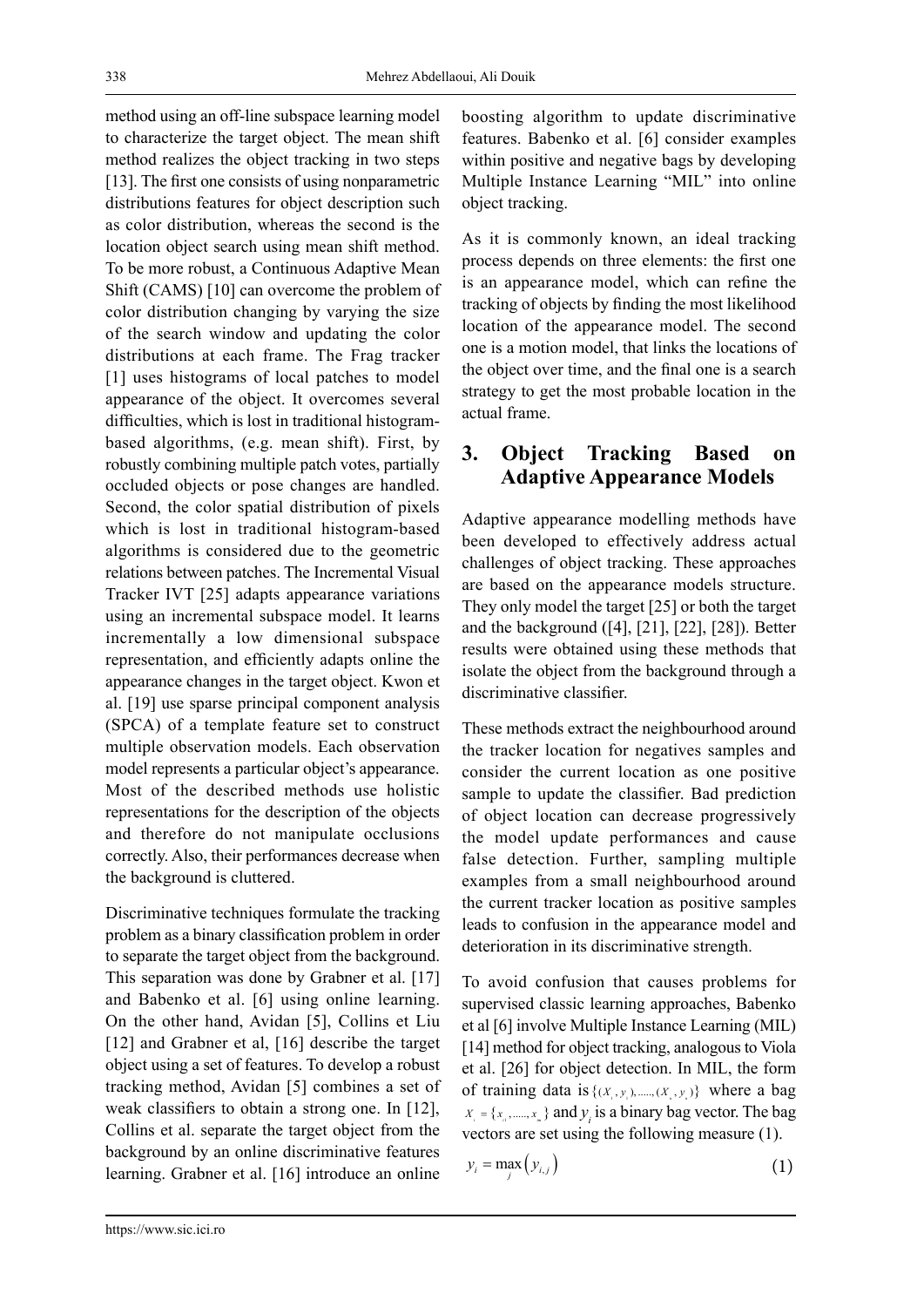where  $y_{i,j}$  are the instance labels. In other words, a bag is considered as positive one if it includes at least one positive instance. To train a boosting classifier that enlarges the log likelihood of bags as mentioned in (2), the MIL Boost approach based on the gradient boosting framework is used.

$$
S = \sum_{i} (\log(p(y_i | X_i))) \tag{2}
$$

The following terms used in on-line boosting algorithm are briefly defined:

**Weak classifier**: A weak classifier achieves slightly better results than random guessing. The hypothesis fweak is a feature generated by applying a defined learning algorithm.

**Selector**: A selector pick out exactly one of M weak classifiers with hypothesis:  $F^{weak} = \{f_1^{weak} \}$  $,...,f_M^{\text{ weak}}\}$ 

$$
fsel(x) = fnweak(x)
$$
 (3)

where n is selected depending on the estimated error  $e_j$  of each weak classifier  $f_j^{\text{weak}} \in F^{\text{weak}}$  such that  $n = \arg \{ \min_i (e_i) \}.$ 

**Strong classifier**: A strong classifier is obtained by a linear combination of selectors as mentioned in  $(4)$  and  $(5)$ 

$$
F^{strong}(x) = sign(conf(x))
$$
\n(4)

$$
conf(x) = \sum_{n=1}^{N} \alpha_n . f_n^{weak}(x)
$$
 (5)

#### **4. Proposed Tracker**

The proposed tracker is developed as a detection method. Two steps are used for this detection. The first one is feature detection and the second one is the online boosting.

Detected features are usually related to locations of IPs which are particular image pixels. These pixels are less sensitive to several deformations and various noises than other pixels of the image.

Online boosting uses the tracking window in the current frame. Positive patches which are close to the current target object and the negative patches which are far away from the object center are extracted to update the classifier result. To estimate the object's location in the next frame, small patches [5x5] are extracted around these points and the Haar like features [26] is computed within these patches to generate weak hypotheses. The detected patch is the one with the best classification score. Combining both online boosting and feature detection, a robust tracking algorithm was obtained.

#### **4.1 Feature Detection**

To detect features that are used in the proposed online boosting, the Noble corner detector was applied based on background suppression and imposing spatial constraints [15].

Complex scenes are characterized with highly textured background. That led to undesirable space interest points. In order to get only the efficient set of interest points, the surround suppression mask (SSM) is applied on each pixel, and then the effect of its neighbourhoods is computed.

After that, an inhibition term is calculated for each point  $C\sigma(Ix,Iy)$  according to equation (6), where w and z are defined as the horizontal and vertical gradient of the SSM.  $\Theta_{\sigma}(k)$  and  $\Theta_{\sigma}(k_{w_{\sigma}})$  are the gradients at  $X = (I_x, I_y)$  and  $X_{wz} = (I_x - w, I_y - z)$ points respectively.  $\sigma$  is the scale level of the gradient function.

$$
\Delta_{\Theta,\sigma}(X,X_{w,z}) = \left| \cos\left(\Theta_{\sigma}\left(X\right) - \Theta_{\sigma}\left(X_{w,z}\right)\right) \right| \tag{6}
$$

The relation (7) is used to control the strength of the surround suppression. SIPs number relies on the rate α. Then, non-maxima suppression is used to get the final group of interest points from the Cα, σ.

$$
C_{\alpha,\sigma}(X) = E\big(C_{\alpha}(X) - \alpha \times l_{\alpha}(X)\big) \tag{7}
$$

$$
E(k) = \begin{cases} k & \text{if } k \ge 0 \\ 0 & \text{if } k < 0 \end{cases}
$$
 (8)

$$
l_a(X) = \iint_{\Omega} C_{\sigma}\left(X_{w,z}\right) \times \Delta_{\Theta,\sigma}\left(X, X_{w,z}\right) dw dz \tag{9}
$$

where  $l_a$  is a suppression term and  $\Omega$  is the image domain.

As mentioned in [11], after suppressing background interest points, the local constraint is applied using the surround suppression mask and non-maxima suppression.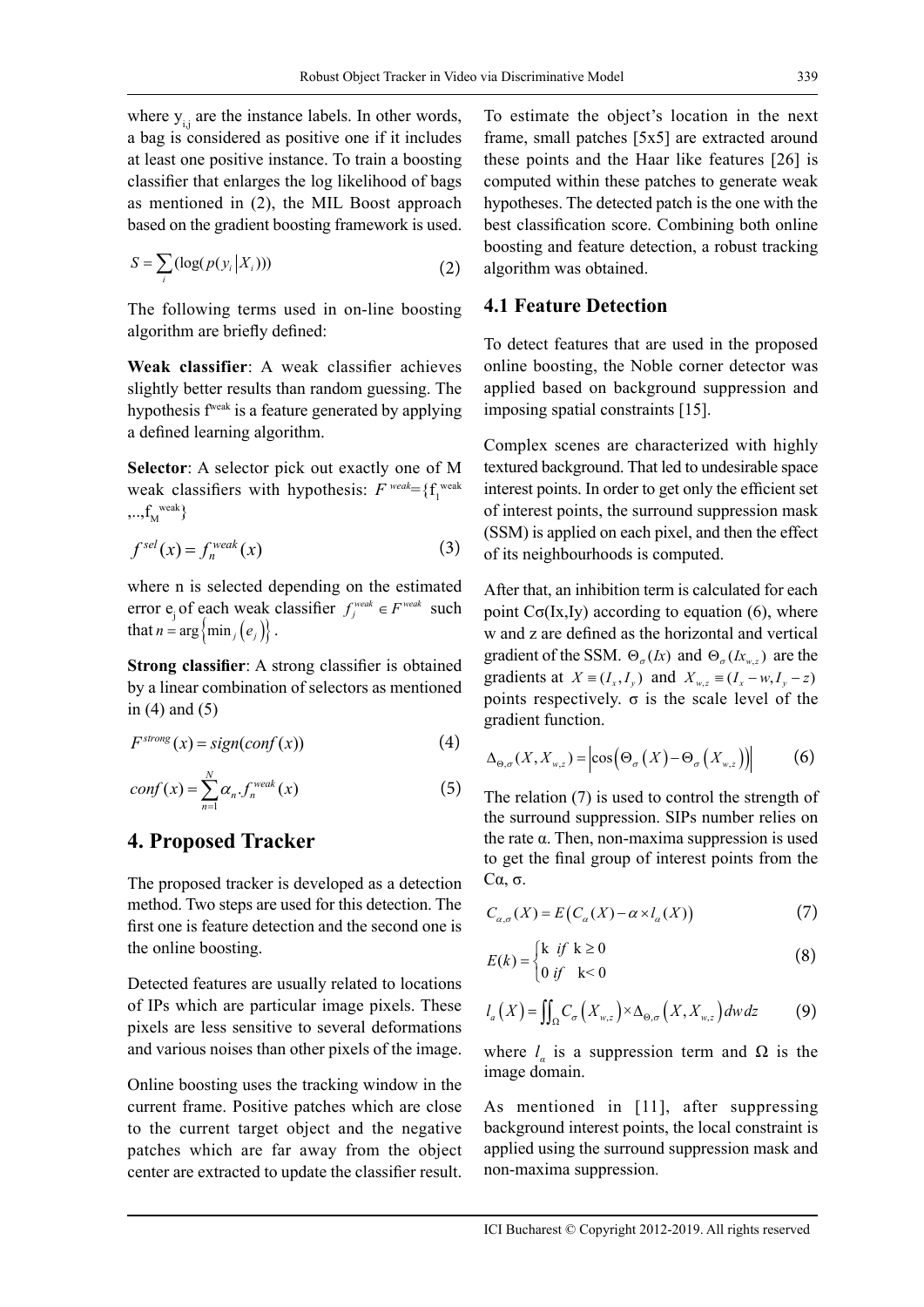#### **4.2 Features Description**

After interest points detection, small patches [5x5] are extracted around these points and the Haar like feature [26] is computed within these patches to generate weak hypotheses. The feature value is then a weighted sum of the pixels, an integral image is used in order to make the computation of Haar like feature easy and efficient.

#### **4.3 Classifier Update**

Each weak classifier, used in the present approach, contains a set of Haar like features  $f = (f_p, f_p, \ldots, f_q)$ *f n )* computed around interest points and four parameters ( $\mu_1$ ,  $\sigma_1$ ,  $\mu_0$ ,  $\sigma_0$ ) representing the average and the standard deviation. The feature proposed in this paper is modelled as mentioned in [6].

$$
GC_k(x) = \log \left[ \frac{\prod_{i=1}^n p(f_i | y = 1) p(y = 1)}{\prod_{i=1}^n p(f_i | y = 0) p(y = 0)} \right]
$$
  
= 
$$
\sum_{i=1}^n \log \left( \frac{p(f_i | y = 1)}{p(f_i | y = 0)} \right)
$$
 (10)

The uniform prior  $p(y=1) = p(y=0)$  is considered, where y is a binary parameter. Receiving new input, the weak classifier is updated using these two measures (11) and (12).

$$
\mu_{1} \leftarrow \gamma \mu_{1} + (1 - \gamma) \frac{1}{n} \sum_{i | y_{i} = 1} f_{k}(x_{i})
$$
\n(11)

$$
\sigma_1 \leftarrow \gamma \sigma_1 + (1 - \gamma) \sqrt{\frac{1}{n} \sum_{i \mid y_i = 1} (f_k(x_i) - \mu_1)^2}
$$
 (12)

where  $0 < \gamma < 1$  is a learning parameter. The update rules for  $\mu_0$  and  $\sigma_0$  are similarly defined.

The proposed tracking algorithm is described below. In addition, Figure 1 illustrates the framework of the proposed tracker.

#### **Algorithm 1 : Proposed Tracking Algorithm**

- 1. Input: Initialize tracking window location
- 2. Extract a set of image samples :

$$
E^{\tau} = \{k \, ||l(k)-l_{t-1}|| < \tau\}
$$

where  $l_{-1}$  is the object location at the frame number (t-1).

- 3. Get the interest points found within object window using improved selective interest point detector in order to extract the features.
- 4. Locate the target object which is based on local maximal classifier response obtained from GC classifier to each feature vector f
- 5. Extract two sets of image samples

$$
P_{\alpha} = \{k \mid ||l(k)-l_t|| < \alpha \}
$$
 and

$$
P_{\zeta,\beta} = \{k | \zeta < ||l(k) - l_t|| < \beta\} \text{ with } \alpha < \zeta < \beta \text{ .}
$$

6. Pick out the features with the obtained two-sets of patches and -update--the--classifier criterion according to  $(11)$  and  $(12)$ .

#### **5. Experiments**

#### **5.1 Experimental Setup**

The proposed approach is implemented using MATLAB. It is evaluated on various publicly available video sequences relative to diverse challenges such as: pose, scale and illumination, occlusion, background clutters and motion blur. Table 1 illustrates the sequences used for evaluation and the challenges of every one.

To extract the positive patches, a search radius is defined with a value  $\alpha = 4$ . The internal and external radius of the set  $X_{\epsilon}$  that produces negative patches are fixed to  $\zeta = 8$  and  $\beta = 30$ . To detect the location of target object, the value of the search radius is fixed at  $\tau = 10$ .  $\gamma$  is the learning parameter and is set to 0.85 and the projected space dimension is set to n=50. To detect IPs, an improved selective corner detector is used.



**Figure 1.** Framework of the proposed approach (image sample taken from TB 50 dataset)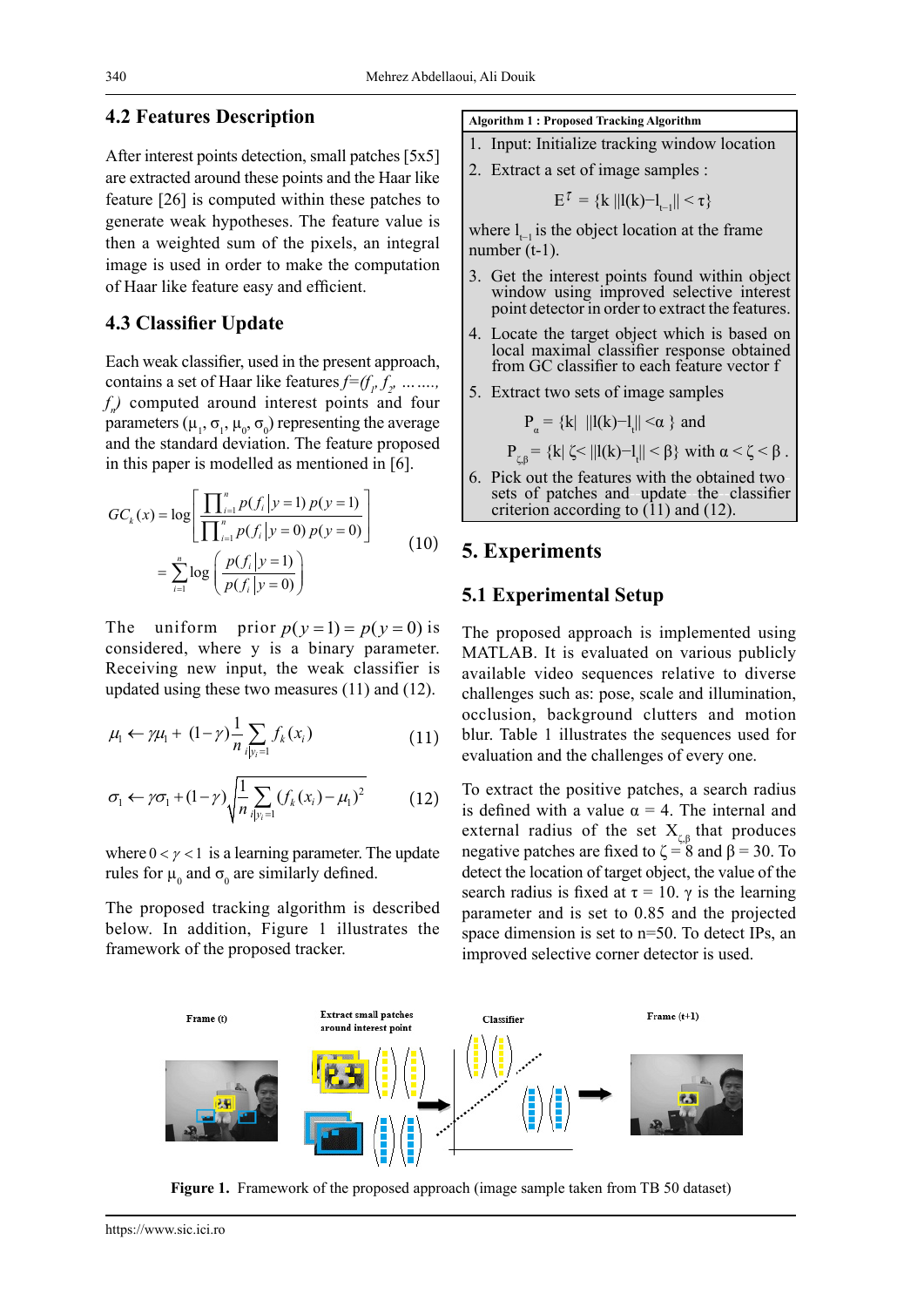Since the number of IPs are normally proportional to the target object size, the IP detector parameters is set with a standard deviation value  $\sigma$  = 0.5 and a threshold th  $= 1$  depending exclusively on the size of the target object.

# **5.2 Evaluation Criteria**

In order to evaluate the proposed approach accurately in opposition to state-of-the-art recent proposed approaches, the success and precision rates are used as quantitative results. In addition, the tracking algorithms robustness is also evaluated.

#### **5.2.1 Precision Plot**

The center location error is one of the most used evaluation metrics to quantify the tracking precision. It is computed as the average Euclidean distance between the true position of the center locations and the position estimated by the tracking algorithm. The overall precision is obtained by measuring the average center location error for all the frames of one sequence. However, this error measure may not measure the tracking precision correctly when the tracker loses the target and the output location can be random [7]. To be always significant, the precision plot is measured only for the estimated locations that aren't far from the true center location with a threshold = 20 pixels ([7], [18]).

#### **5.2.2 Success Plot**

Another evaluation metric is computed by measuring the overlap score between the estimated tracking bounding box and the ground truth one. Considering Bt as the resulting tracking bounding box and Bg as the ground truth bounding box, the overlap score OS is computed according to equation 13.

$$
OS = \frac{|B_t \cap B_g|}{|B_t \cup B_g|} \tag{13}
$$

where  $\cap$  and  $\cup$  are the intersection and union of two bounding boxes respectively, and |·| denotes the number of pixels in each region. OS is then compared to a threshold varying between 0 and 1 and the number of successful frames is computed

when the OS is higher than the threshold. It is unfair to represent the tracker performance correctly, only by using the success rate value. Thus, the Area Under Curve (AUC) is computed for each success plot and then the tracking algorithms can be easily ranked according to AUC values.

## **5.2.3 Robustness Evaluation**

Wu et al. proposed in [26] a new measurement for robustness evaluation. These measures are referred as temporal robustness evaluation (**TRE**) and spatial robustness evaluation (**SRE**) respectively. Previously the tracking robustness was tested according to a one-pass evaluation (**OPE**) with only one initialization position from the ground truth. TRE is obtained by varying the initialization temporally and SRE is obtained by varying the initialization spatially.

# **5.3 Benchmark Dataset**

To appraise the proposed approach, the benchmark dataset TB 50 [29] has been utilized. The evaluation metrics presented in the previous subsection have been used in order to compare the algorithm proposed in this paper to other trackers. This dataset contains 50 video sequences. Each video sequence is annotated with one or more various attributes for better evaluation of the trackers robustness. The proposed tracker has been compared with model update trackers (Frag [1], MIL [6], OAB [16], SemiBoost [17]).

From the benchmark dataset, 8 video sequences presenting different types of challenges has been chosen.

*Tiger1:* This video contains many challenges such as illumination variation, occlusion and out of plane rotations. The proposed approach obtains the best results as presented in Figure 2 (a).

*Coke:* The coke sequence presents a brilliant object, which involves some difficulty. In Figure 2 (b), the proposed algorithm tracks correctly the brilliant object compared the other methods.

*Crossing:* This video includes the following changes: Out-of-Plane Rotation Scale Variation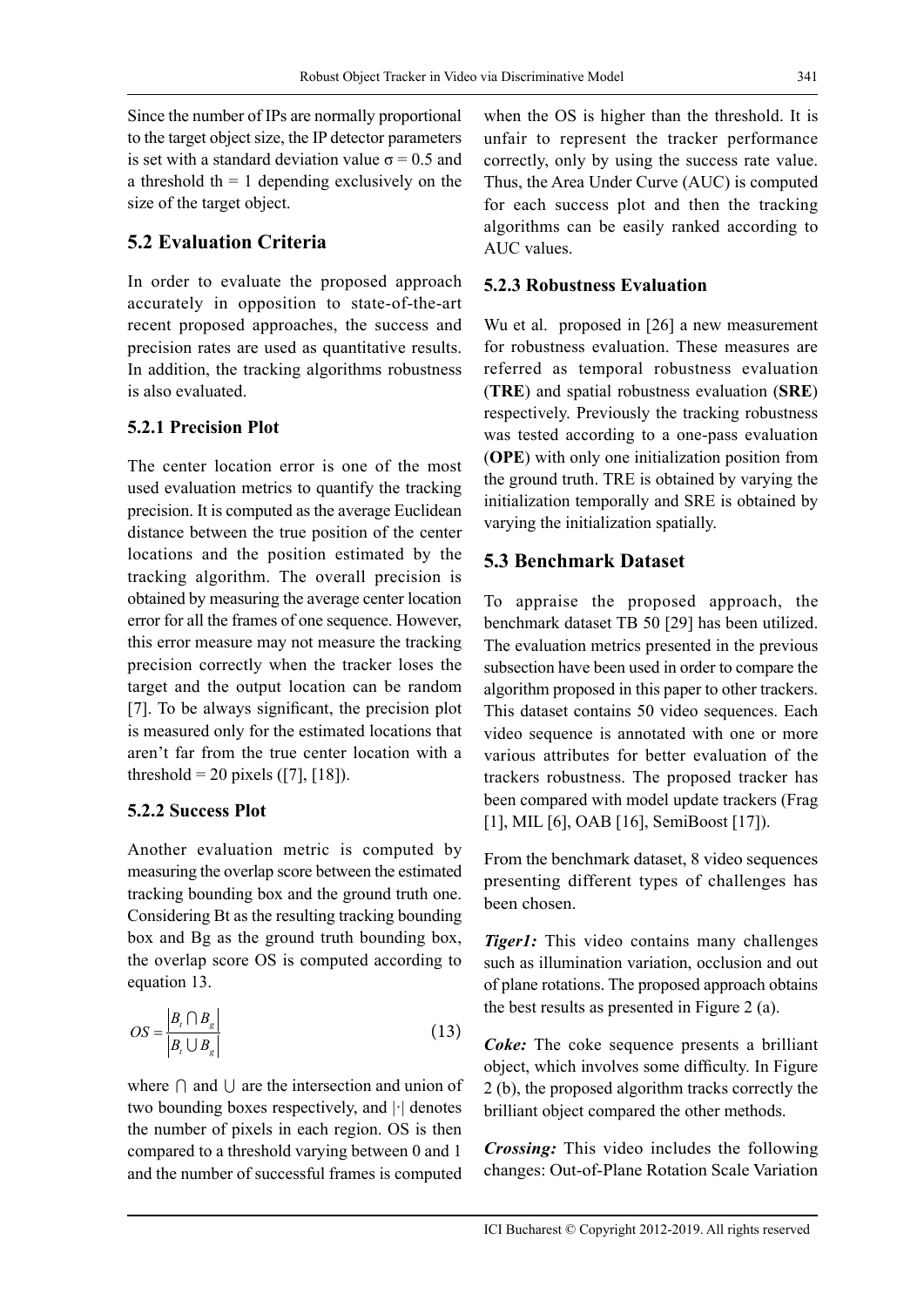

**Figure 2.** Tracking Object Location: Snapshots of tracking results, using SRE evaluation metric and presenting instances of pose, scale and illumination change, occluding, background clutter and motion blur

and Fast Motion. Adapting the SRE metric, the proposed algorithm shows better results as illustrated in Figure 2 (c) than other model update trackers.

*MotorRolling*: It includes some challenges such as illumination, scale, background and motion effects (Figure 3 (a)). The proposed approach outperforms the others*.* 

*Deer*: This video shows the lack of Frag (Figure 3) (b)), OAB and MILtrack e.g frame #12, frame #26 and frame #34 and the robustness of the proposed approach to Background Clutters.

*Matrix*: In this sequence (Figure 3 (c)), the purpose is to track an object that varies in

Illumination and Scale and presents occlusion and background clutters.

*Jogging*: In this video, the target object is fully occluded. In frame #86 in Figure 3 (d) the proposed tracker fails because the object of interest is covered.

*Dog1*: In this video, the challenging aspect is represented by the scale variation, in plane rotation and out of plane rotation. As presented in Figure 3 (e), the proposed tracker tracks the target object well.

Table 1 illustrates the details of the challenges encountered in each sequence.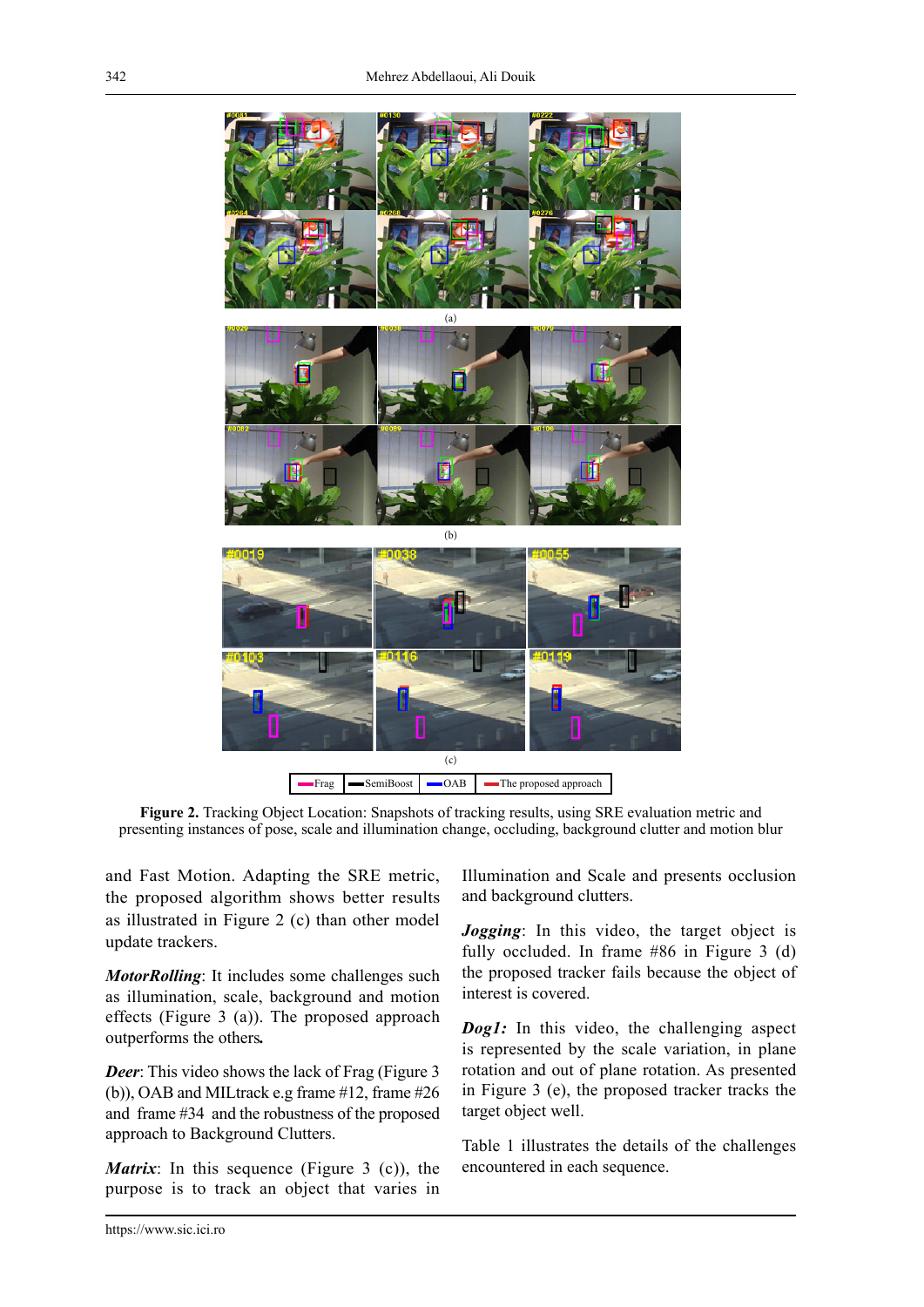

Figure 3. Tracking Object Location: Snapshots of tracking results, using TRE evaluation metric and presenting instances of out-of-plane, rotation, occluding clutter, scale and illumination change

| Video<br>sequences | Number of<br>frames | Pose<br>Change | Scale<br>Change | Illumination<br>Change | Occlusion | Background<br>Clutters | Motion<br>Blur |
|--------------------|---------------------|----------------|-----------------|------------------------|-----------|------------------------|----------------|
| Tiger1             | 354                 | $\bullet$      |                 |                        |           |                        |                |
| Coke               | 291                 |                |                 | ٠                      | ٠         | ٠                      |                |
| Crossing           | 120                 |                |                 |                        |           |                        |                |
| MotorRolling       | 164                 |                |                 | $\bullet$              |           | ٠                      |                |
| Deer               | 71                  |                |                 |                        |           | ٠                      |                |
| Matrix             | 100                 |                |                 | ٠                      | ٠         | ٠                      |                |
| Jogging            | 108                 | $\bullet$      |                 |                        | $\bullet$ |                        |                |
| Dog1               | 1350                |                |                 |                        |           |                        |                |

**Table 1.** Challenging aspects In The Experimented Clip Sequences

The corresponding tracking challenge is included -  $\bullet$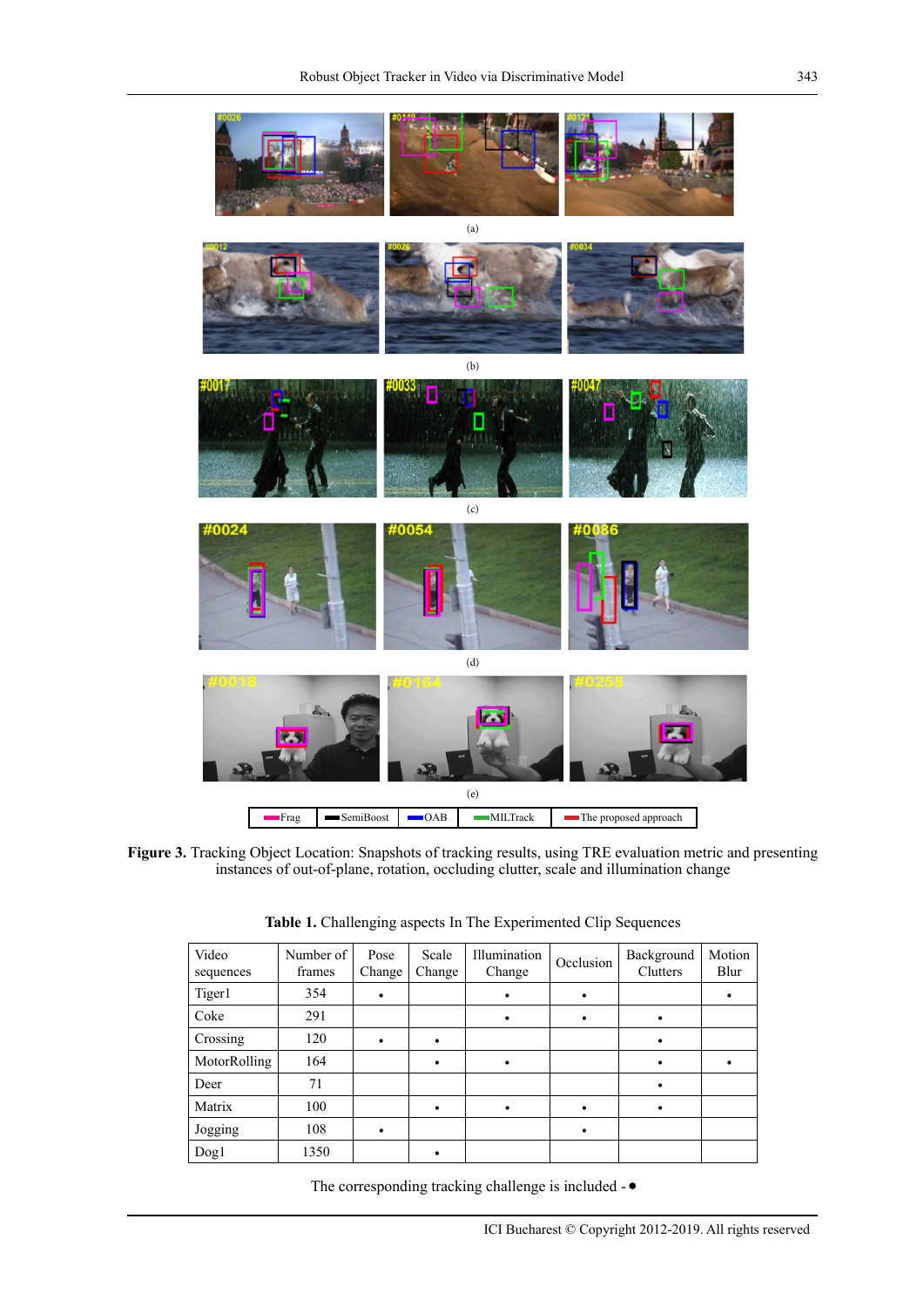

**Figure 4.** Success plot of SRE and TRE for different trackers facing the overlap threshold

#### **5.4 Comparison to the State of the Art**

As it was previously described, the algorithm proposed in this paper is distinct from other trackers. First, it is different from the IP tracker [27] that uses generative approach and encodes target location by sparse representation. Second, the proposed approach uses a linear combination of generalized Haar-like features extracted around interest points but these trackers ([7], [11]) adopt the full templates for sparse representation and [28] use random measurement matrix which are more sensitive to occlusion.

In this approach, computation of features around each interest point makes the proposed tracker more robust to handle with deformations like rotation, scaling, illumination and partial occlusion.

Analogous representations, e.g. local binary patterns [29] and generalized Haar-like features [6], have proved to be more effective in handling occlusion.

Success plots of SRE and TRE in Figure 4 show that the proposed method outperforms the state of

## **REFERENCES**

- 1. Adam, A., Rivlin, E. & Shimshoni, I. (2006). Robust fragments-based Tracking using the Integral Histogram. In *Proceedings of the 2006 IEEE Computer Society Conference on Computer Vision and Pattern Recognition – volume 1,* New York, USA (pp. 798 - 805).
- 2. Alahi, A., Ramanathan, V., Goel, K., Robicquet, A., Sadeghian, A., Fei-Fei, L. & Savarese, S. (2017). Learning to Predict

the art methods (Frag, SemiBoost, OAB and MIL Track) when varying the overlap threshold. The AUC values have been measured and the proposed approach has reached 0,534 for SRE and 0,508 for TRE.

# **6. Conclusion**

This work proposed a novel robust interest pointbased tracker using an adaptive appearance model of a tracking system. The combination of both interest point and appearance model leads to a robust tracker. The performance of the proposed approach has been benchmarked with diverse publicly available video clips for evaluating its effectiveness when confronted with various challenges including pose, scale and illumination variation, occlusions, background clutter and motion blur. In a further work, the extension of this robust tracker will be sought in order to make it able to handle other tracking tasks such as tracking multiple objects and tracking contours. Also, an attempt will be made in order to apply it for detecting and tracking video salient objects.

Human Behavior in Crowded Scenes, *Group and Crowd Behavior for Computer Vision,* 183-207. Elsevier.

3. Ak, A., Topuz, V. & Ersan, E. (2018). Visual Servoing Application for Inverse Kinematics of Robotic Arm Using Artificial Neural Networks, *Studies in Informatics and Control*, *27*(2), 183-190. DOI: 10.24846/ v27i2y201806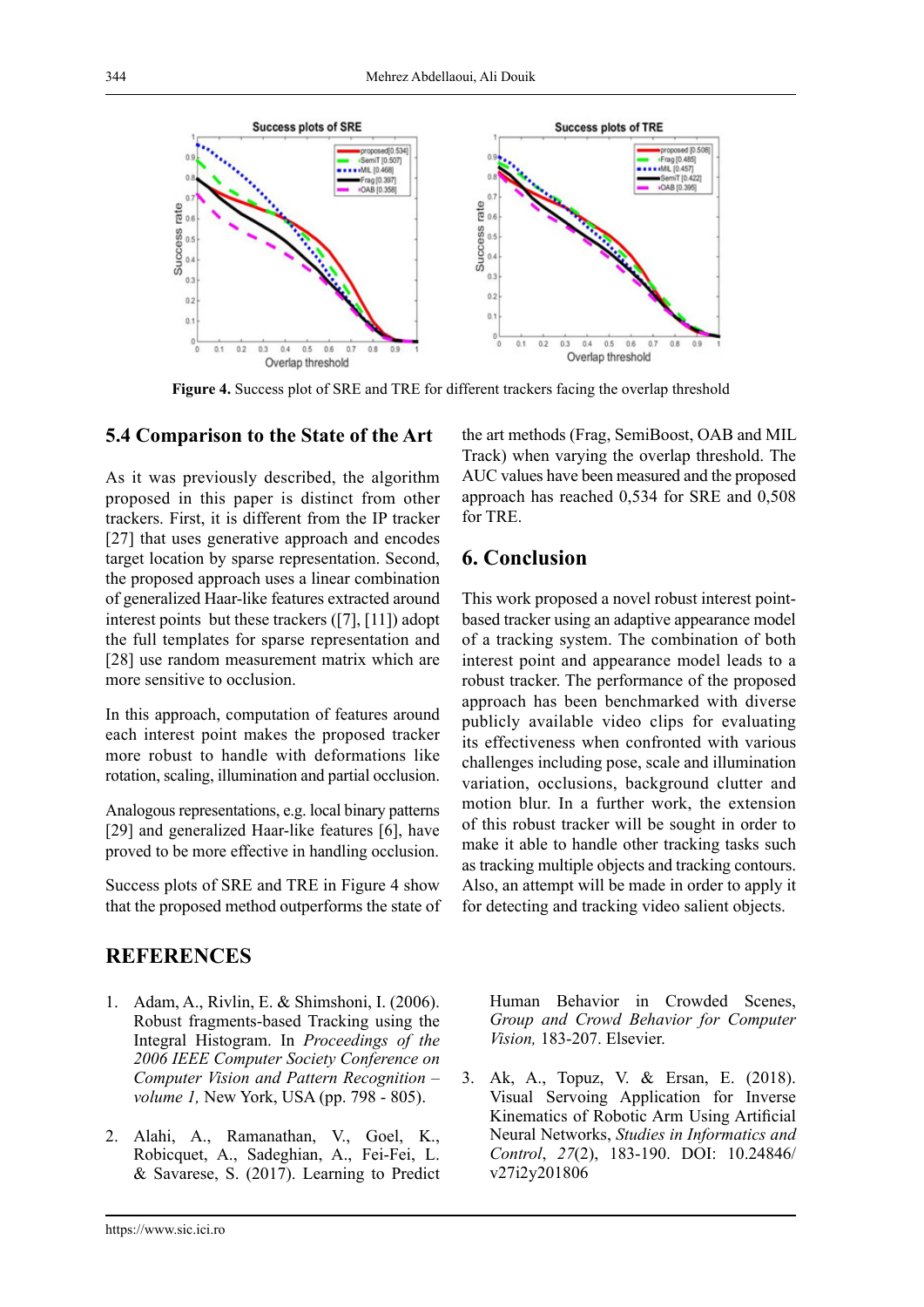- 4. Avidan, S. (2004). Support Vector Tracking, *IEEE Transactions on Pattern Analysis and Machine Intelligence*, *26*(8), 1064-1072.
- 5. Avidan, S. (2005). Ensemble Tracking. In *Proceedings of IEEE Conference on Computer Vision and Pattern Recognition*, San Diego, CA, USA (pp. 494 - 501).
- 6. Babenko, B., Yang, M. H. & Belongie, S. (2009). Visual Tracking with Online Multiple Instance Learning. In *Proceedings of IEEE Conference on Computer Vision and Pattern Recognition,* Miami, Florida, USA (pp. 983-990).
- 7. Babenko, B., Yang, M.-H. & Belongie, S. (2011). Robust Object Tracking with Online Multiple Instance Learning, *IEEE Transactions on Pattern Analysis and Machine Intelligence* - *PAMI*, *33*(8), 1619-1632.
- 8. Babu, R. V. & Parate, P. (2013). Interest Points Based Object Tracking via Sparse Representation. In *Proceedings of 20th IEEE International Conference on Image Processing, ICIP-2013*, Melbourne, Australia (pp. 2963-2967).
- 9. Black, M. J.& Jepson, A. D. (1998). Eigen Tracking: Robust Matching and Tracking of Articulated Objects using a View-based Representation, *International Journal of Computer Vision, 26*(1), 63–84.
- 10. Bradski, G. R. (1998). Computer vision face tracking for use in a perceptual user interface, *Intel Technology Journal*, 2nd Quarter.
- 11. Chakrabort, B., Holteb, M. B., Moeslund, T. B. & Gonzàleza, J. (2012). Selective Spatiotemporal Interest Points, *Computer Vision and Image Understanding, 116*(3), 396-410.
- 12. Collins, R. T. & Liu, Y. (2003). On-line Selection of Discriminative Tracking Features. In *Proceedings of the International Conference in Computer Vision*, Nice, France (pp. 346-352).
- 13. Comaniciu, D., Ramesh, V. & Meer, P. (2003). Kernel-Based Object Tracking, *IEEE Transactions on Pattern Analysis and Machine Intelligence*, *25*(5), 564-577.
- 14. Dietterich, T. G., Lathrop, R. H. & Perez, L. T. (1997). Solving the Multiple-Instance Problem with Axis Parallel Rectangles, *Artificial Intelligence*, *89*(1-2), 31-71.
- 15. Elabbessi, S., Abdellaoui, M. & Douik, A. (2016). An improved Selective Spatiotemporal Interest Point Detector. In the *2nd International Conference on Advanced Technologies for Signal and Image Processing, ATSIP'2016*, Monastir, Tunisia (pp. 147-150).
- 16. Grabner, H., Grabner, M. & Bischof, H. (2006). Real-Time Tracking via Online Boosting. In *British Machine Vision Conference*, *1*(5), Edinburgh, UK (p. 6).
- 17. Grabner, H., Leistner, C. & Bischof, H. (2008). Semi-Supervised On-line Boosting for Robust Tracking. In *Proceedings of 10th European Conference on Computer Vision, ECCV 2008*, Marseille, France (pp. 234-247).
- 18. Henriques, J. F., Caseiro, R., Martins, P. & Batista, J. (2012). Exploiting the Circulant Structure of Tracking-by-Detection with Kernels. In *Proceedings of the European Conference on Computer Vision, ECCV'12*, Firenze, Italy (pp. 702-715).
- 19. Kwon, J. & Lee, K. M. (2010). Visual Tracking Decomposition. In *Proceedings of the 2004 IEEE Computer Society Conference on Computer Vision and Pattern Recognition*, San Francisco, CA, USA (pp. 1269-1276).
- 20. Lee, D., Kim, G., Kim, D., Myung H. & Choi, H. T. (2012). Vision-based Object detection and Tracking for Autonomous Nnavigation of Underwater Robots, *Ocean Engineering*, *48*, 59-68.
- 21. Lin, R., Ross, D., Lim, J. & Yang, M. H. (2004). Adaptive Discriminative Generative Model and Its Applications. In *Proceedings of Advances in Neural Information Processing Systems*, Vancouver, Canada (pp. 801-808).
- 22. Liu, X. & Yu, T. (2007) Gradient Feature Selection for Online Boosting. In *Proceedings of IEEE International Conference on Computer Vision,* Rio de Janeiro, Brazil (pp. 1-8).
- 23. Liu, Z., Zavesky, E., Shahraray, B., Gibbon, D. & Basso, A. (2008) Brief and high-interest Video Summary Generation: Evaluating the AT&T labs rushes summarizations. In *Proceedings of 2nd ACM TRECVid Video Summarization Workshop*, Vancouver, Canada (pp. 21-25).